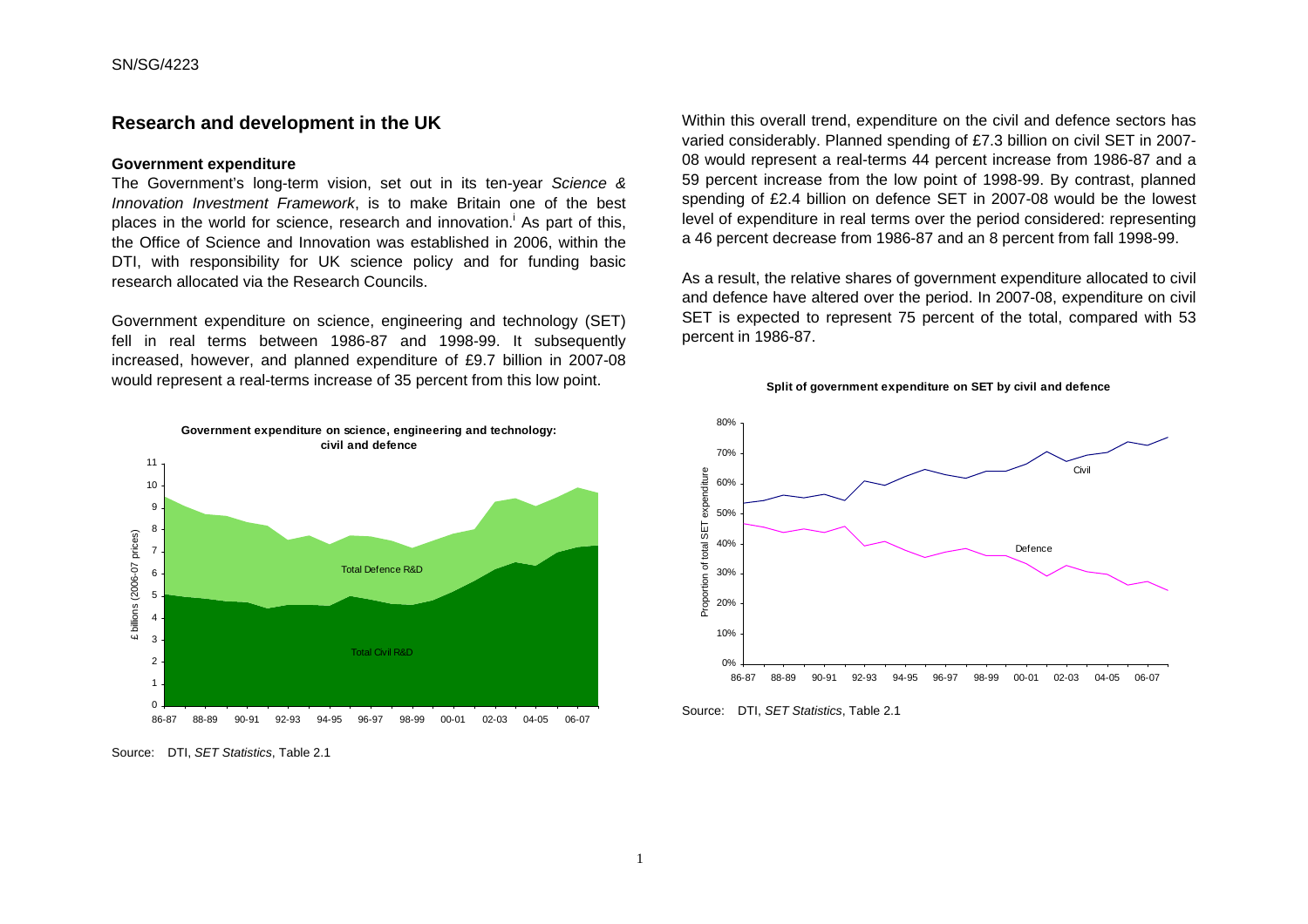## **Gross domestic expenditure international performance international performance**

Gross domestic expenditure on R&D (GERD) covers spending in both the private and public sectors. In 2004, GERD amounted to £21.3 billion (expressed in terms of 2006-07 prices). This compares with a total of £16.4 billion in 1985, representing a 30 percent real-terms increase.

Although the UK Government financed 33 percent of GERD in 2004, it accounted for just 10 percent of spending when analysed by performing sector. Expenditure on R&D directly carried out by government departments made up only 6 percent of GERD in 2003, with Research Councils responsible for spending a further 4 percent. The largest performing sector was business enterprise, which accounted for 63 percent of the total. Higher education institutions spent 23 percent of GERD and private non-profit enterprises accounted for the remaining 3 percent.

### **Gross expenditure on R&D in the UK by performing sector**



1985 1986 1987 1988 1989 1990 1991 1992 1993 1994 1995 1996 1997 1998 1999 2000 2001 2002 2003 2004

Source: DTI, *SET Statistics*, Table 6.2

The OECD calculates GERD in the UK to have represented 1.7 percent of GDP in 2004. This compares with 3.2 percent in Japan, 2.7 percent in the US, 2.5 percent in Germany, 2.1 percent in France and 2.0 percent in Canada. The UK is ranked sixth within the G7 in terms of GERD as a proportion of GDP. Only Italy has a lower level (1.1 percent in 2004).

This ranking of sixth compares to fifth in 1991. In addition, the UK's distance from the top-ranked Japan has widened significantly over the period. The Government's ten year strategy includes an ambition to increase GERD to 2.5 percent of GDP by 2014.<sup>[ii](#page-4-1)</sup>



2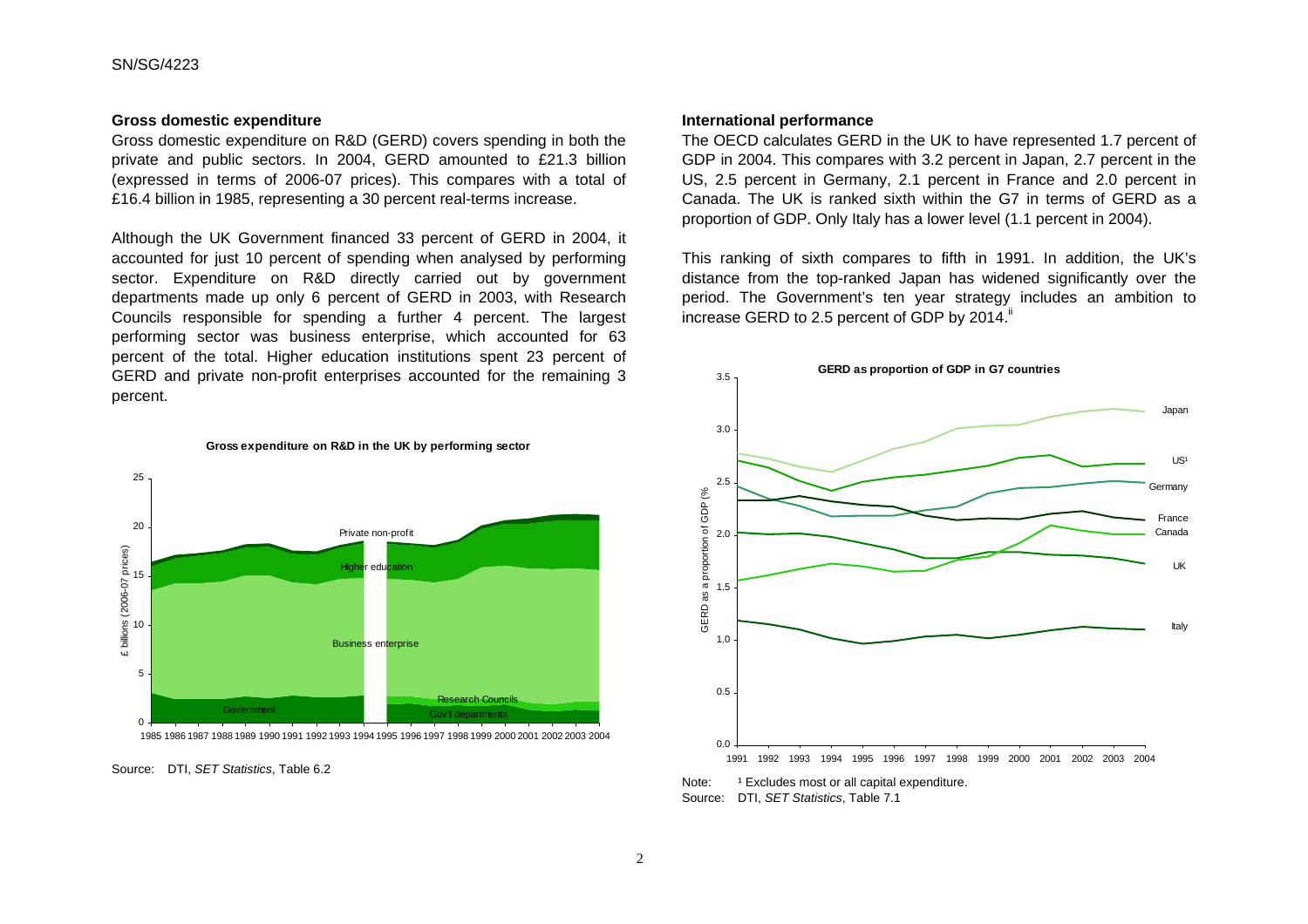|                                     | percent | UK | Germany <sup>1e</sup> | France <sup>2</sup> | Ital $v^3$ | Japan <sup>®</sup> | Canada <sup>k</sup> | $\mathsf{US}^\mathsf{5p}$ |
|-------------------------------------|---------|----|-----------------------|---------------------|------------|--------------------|---------------------|---------------------------|
| Percentage by sector of performance |         |    |                       |                     |            |                    |                     |                           |
| Government                          |         | 11 | 14                    | 17                  | 18         | g                  |                     | $12 \overline{ }$         |
| <b>Business enterprise</b>          |         | 63 | 70                    | 63                  | 48         | 75                 | 56                  | 70                        |
| Higher education                    |         | 25 | 16                    | 19                  | 33         | 13                 | 35                  | 14                        |
| <b>Private Non-Profit</b>           |         | ົ  | $\cdots$              |                     | 2          | 2                  | 0                   | 4                         |
| Percentage by source of funds       |         |    |                       |                     |            |                    |                     |                           |
| Government                          |         | 33 | 30                    | 38                  | 51         | 18                 | 32                  | 31                        |
| <b>Business enterprise</b>          |         | 44 | 67                    | 52                  | 43         | 75                 | 49                  | 64                        |
| Abroad                              |         | 17 | 2                     | 9                   | 6          |                    | 9                   |                           |
| Other $6$                           |         | 6  |                       |                     | $\cdot$ .  |                    | 10                  | 5                         |

**Comparison of GERD in G7 countries by sector of performance and source of funding: 2004**

Notes:: 1 Data for 'Private Non-Profit' included elsewhere.

² Source of funds data for France are for 2003.

³ For Italy, sector of performance data are for 2002 & source of funds data are for 1996.

 $4$  For Japan, sector of performance and source of funds data are for 2003.

 $<sup>5</sup>$  For US, data excludes most or all capital expenditure.</sup>

 $6$  "Other" includes higher education and private non profit sectors.

p = provisional

e - estimate

Source: DTI, *SET Statistics* , Table 7.2

The UK Government's provision of 33 percent of GERD in 2004 compared with 51 percent in Italy (1996 data) and 18 percent in Japan (2003 data). The UK had a much higher proportion of funding coming from foreign sources than any other G7 country. Accordingly, the UK had a lower proportion of funding sourced from business enterprise than any country other than Italy.

# **Science and engineering personnel**

Among the ambitions set out by the Government in its ten-year plan was a determination to ensure a strong supply of scientists, engineers and technologists.<sup>[iii](#page-4-2)</sup>

In 2005, there were 2.7 million people of working age with a science or engineering higher education qualification, representing 7.5 percent of the total working-age population. Among those with such a qualification, 2.5 percent were unemployed, compared with 2.8 percent among all those with a higher education qualification and 5.2 percent among the total working-age population.

Of those with a science or engineering higher education qualification who were employed, 43 percent worked in professional occupations, 23 percent worked in associate professional and technical occupations and 21 percent worked as managers and administrators.<sup>[iv](#page-4-3)</sup>

In 2004-05, there were 191,000 personnel engaged on R&D in the UK, down from 224,000 in 1988-99, but up from 168,000 in 1997-98. Of the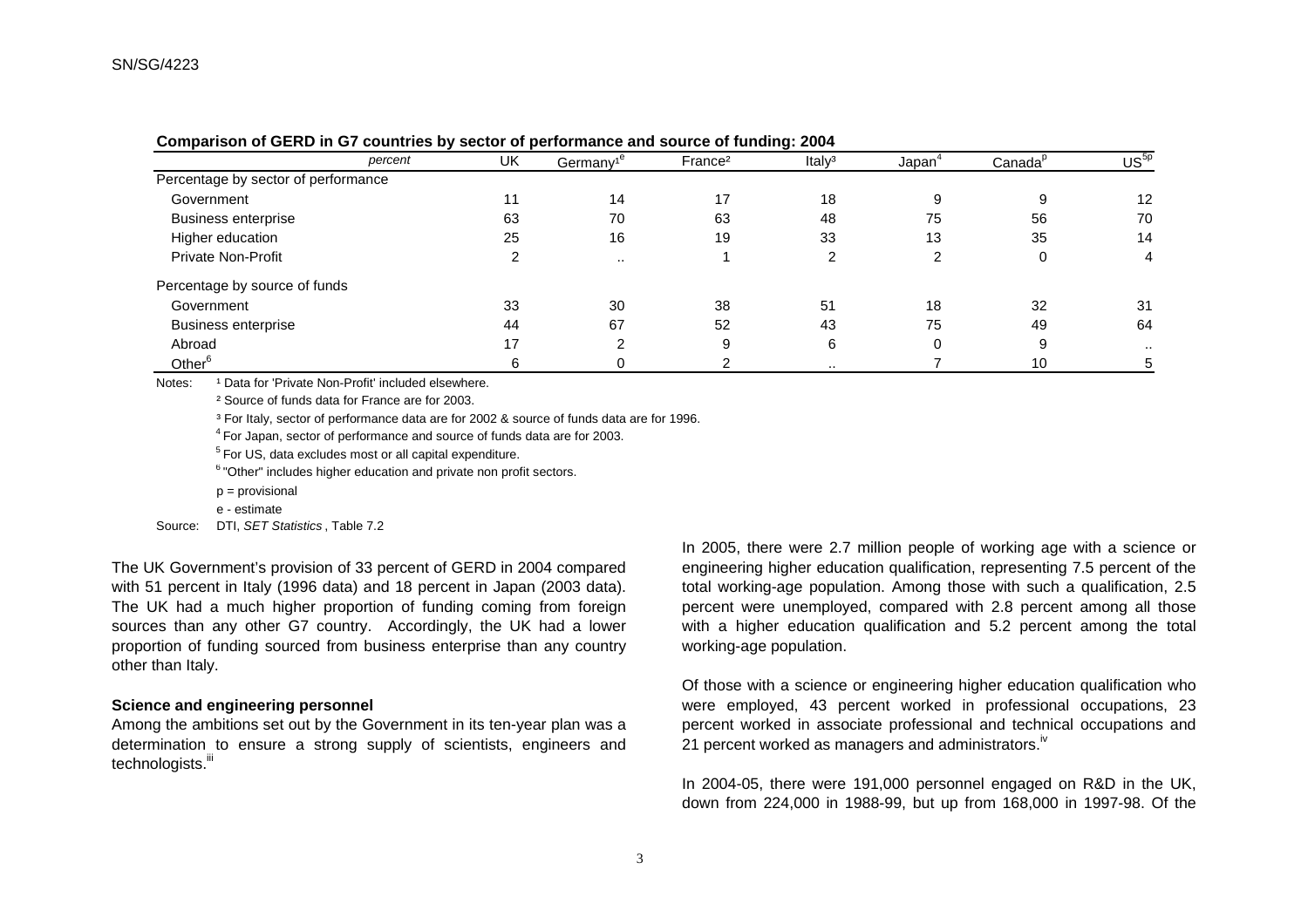total in 2004-05, 61 percent were researchers, 16 percent were technicians and 22 percent were administration and other staff.

### **Research performance**

In 2002, the Government commissioned the consultancy firm Evidence Ltd **to the consultancy** firm Evidence Ltd sectors of tomorrow;<br>to define a set of indicators and develop a set of PSA target metrics to the sector of the measure the performance of the UK research base. The latest report from Evidence compared the performance of the UK across more than 30 indicators against a comparator group of 25 countries. It stated that:

The UK continues to sustain a more consistent performance than most countries across fields of research and is strongest overall in the natural sciences. The situation is dynamic: on many indicators it has been second to the USA; on some indicators it has moved into first place over the last two years; at the same time, it has been overtaken in other areas. The UK's strong international excellence has been achieved with lower investment compared to its competitors. On available OECD data, the UK has a relatively sparse density of people with research training. However, this has led to a high level of research productivity. In regard to both research publications and trained people.<sup>[vi](#page-4-5)</sup>

In October 2007, Lord Sainsbury of Turville published his review of the Government's science and innovation policies, *[T](#page-4-6)he Race to the Top.*<sup>[vii](#page-4-6)</sup> The report concluded that:

> The two most commonly used measures of innovation performance are the quantity of industrial research and the volume of patenting. The UK's performance is unimpressive on both counts. However, our performance is greatly affected by the structure of industry. UK companies spend similar proportions of their sales on R&D as their competitors within a sector, but have a stronger presence in successful sectors where little, if any, R&D investment as a percentage of sales (e.g. oil and gas, financial services) is reported. This suggests that rather than seeking to raise the amount of research performed by all industries we should focus our efforts on the four major goals developed by the TSB [Technology Strategy Board]:

- • to help our leading sectors and businesses to maintain their position in the face of global competition;
- • to stimulate those sectors and businesses with the capacity to be among the best in the world to fulfil their potential:
- •to ensure that the emerging technologies of today become the
- • to combine all these elements in such a way that the UK becomes a centre for investment by world-leading companies.<sup>VIII</sup>

The report made eight policy recommendations:

- •A new leadership role for the TSB;
- •Building on our success in knowledge transfer;
- • Using intellectual property rights, standards and metrology to improve knowledge transfer;
- •Targeted support for early-stage high-technology companies;
- • A major campaign to enhance the teaching of science and technology;
- •A key role for government departments;
- • Increasing regional focus and resource on science and innovation; and
- •**The future The future The future The future The future The future The future The future The future The future The future The future The future The future The future The future The future**